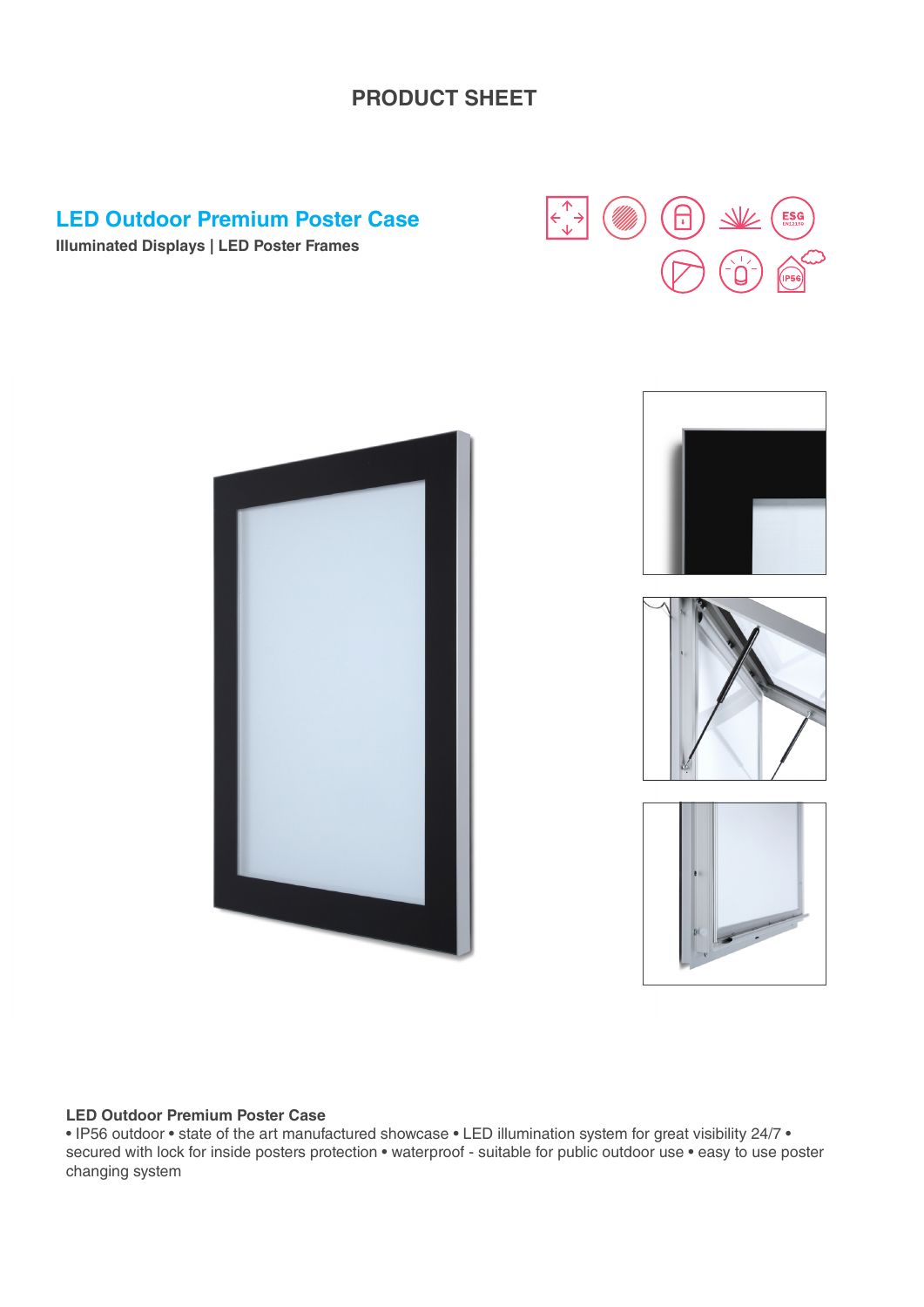## **PRODUCT SHEET**

### **LED Outdoor Premium Poster Case**



**Illuminated Displays | LED Poster Frames**